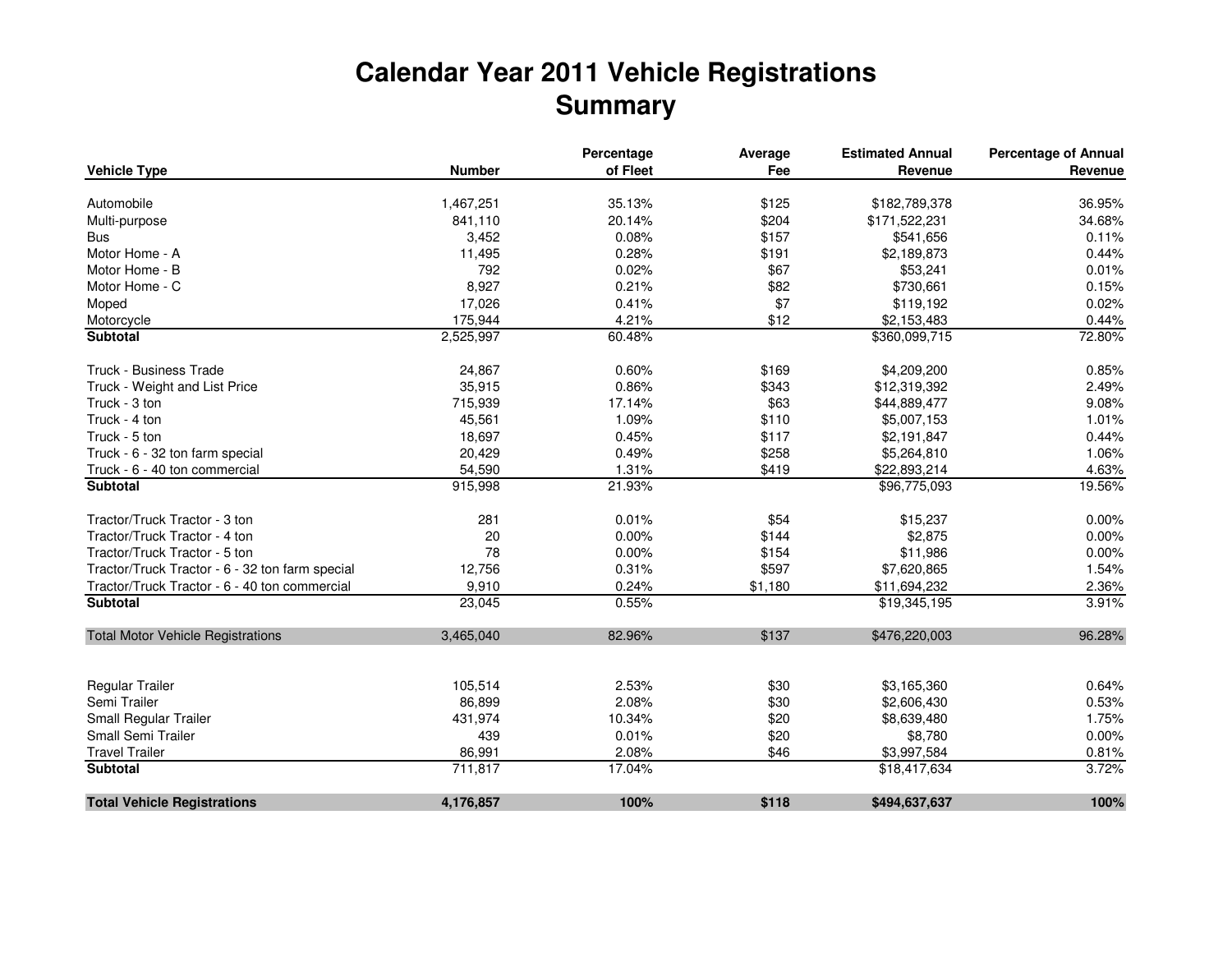## **2011 Vehicle RegistrationsBy County**

|                    |                   |                |       | Motor    | Motor          | Motor           |                     |               | Regular        | Semi    | Small Regular  | Small Semi     | Truck   | <b>Travel</b> |        | Truck - Business Truck - Weight |        |                    |
|--------------------|-------------------|----------------|-------|----------|----------------|-----------------|---------------------|---------------|----------------|---------|----------------|----------------|---------|---------------|--------|---------------------------------|--------|--------------------|
| <b>COUNTY</b>      | Automobile Bus    |                | Moped | Home - A | Home - B       |                 | Home - C Motorcycle | Multi-purpose | <b>Trailer</b> | Trailer | <b>Trailer</b> | Trailer        | Tractor | Trailer       | Fruck  | Frade                           | & List | <b>Grand Total</b> |
| Adair              | 3,768             |                | 38    | 31       | $\overline{4}$ | 28              | 431                 | 2,055         | 518            | 745     | 1,264          | $\overline{2}$ | 169     | 301           | 3,891  | 168                             | 155    | 13,569             |
| Adams              | 1.986             | 3              | 55    | 31       | 5              | 28              | 346                 | 1.156         | 435            | 292     | 767            |                | 91      | 254           | 2.363  | 79                              | 58     | 7,949              |
| Allamakee          | 6,995             | 11             | 88    | 42       | 3              | 43              | 955                 | 4,276         | 604            | 787     | 3,241          | 3              | 115     | 484           | 5,886  | 202                             | 118    | 23,853             |
| Appanoose          | 6,318             | 16             | 61    | 85       | $\overline{2}$ | 48              | 69 <sup>°</sup>     | 3,291         | 663            | 445     | 2,257          | $\overline{c}$ | 71      | 473           | 5,386  | 104                             | 122    | 20,036             |
| Audubon            | 3,087             | $\overline{4}$ | 28    | 32       |                | 18              | 385                 | 1,686         | 398            | 647     | 1,135          | $\mathbf{1}$   | 217     | 276           | 2,864  | 175                             | 96     | 11,051             |
| Benton             | 13,788            | 22             | 142   | 132      | $\overline{7}$ | 89              | $1,80^{\circ}$      | 7,128         | 1,253          | , 146   | 5,697          | $\overline{2}$ | 276     | 1.143         | 10,279 | 228                             | 276    | 43,414             |
| <b>Black Hawk</b>  | 60,390            | 429            | 560   | 386      | 30             | 328             | 6,586               | 33,299        | 2,843          | 1,553   | 16,771         | 9              | 419     | 2,844         | 27,218 | 532                             | 1,463  | 155,668            |
| <b>Boone</b>       | 12,967            | 32             | 278   | 150      | 6              | 115             | 1,714               | 7,153         | 1,370          | 581     | 5,339          | 3              | 193     | 1,050         | 8,942  | 206                             | 335    | 40,436             |
| Bremer             | 11,663            | 12             | 214   | 89       | 8              | 57              | 1,504               | 6,776         | 990            | 851     | 5,277          | $\overline{2}$ | 248     | 1.004         | 8,070  | 301                             | 360    | 37,426             |
| <b>Buchanar</b>    | 10.190            | 10             | 140   | 101      | 8              | 70              | 1.272               | 5,200         | 1.055          | 819     | 4,459          | $\overline{2}$ | 256     | 955           | 7,572  | 215                             | 257    | 32,581             |
| <b>Buena Vista</b> | 8,899             | 21             | 79    | 53       | 3              | 30              | 1,029               | 5,944         | 864            | 954     | 3,325          | 3              | 276     | 567           | 6,356  | 257                             | 233    | 28,897             |
| <b>Butler</b>      | 7,376             | 8              | 117   | 65       | $\overline{c}$ | 57              | 1,297               | 4,363         | 901            | 617     | 3,903          | $\overline{2}$ | 250     | 807           | 6,255  | 239                             | 165    | 26,426             |
| Calhoun            | 5,35              |                | 109   | 57       | 4              | 45              | 887                 | 2,680         | 500            | 907     | 2,221          | $\overline{4}$ | 347     | 484           | 4,379  | 200                             | 107    | 18,301             |
| Carroll            | 9,665             | 15             | 197   | 64       | 4              | 39              | 1.017               | 6,293         | 881            | .984    | 3,128          | 3              | 455     | 726           | 7,663  | 475                             | 232    | 32,846             |
| Cass               | 6,791             | 13             | 146   | 70       | $\overline{c}$ | 42              | 927                 | 4,020         | 701            | 951     | 2,290          | 7              | 222     | 571           | 5,876  | 274                             | 205    | 23,110             |
| Cedar              | 9,554             | 16             | 125   | 101      | $\overline{7}$ | 79              | 1,281               | 5,050         | 1,012          | 1,129   | 3,841          | $\overline{2}$ | 239     | 694           | 7,164  | 189                             | 261    | 30,746             |
| Cerro Gordo        | 22,317            | 37             | 532   | 176      | 13             | 127             | 2.841               | 12,793        | 1,681          | 1,095   | 7,195          | $\overline{2}$ | 307     | .403          | 11,526 | 405                             | 398    | 62,856             |
| Cherokee           | 6.36 <sup>°</sup> | 11             | 172   | 68       | 3              | 39              | 862                 | 3,515         | 842            | 890     | 2.415          | $\overline{4}$ | 228     | 531           | 5.017  | 249                             | 128    | 21,336             |
| Chickasaw          | 6,727             | 11             | 109   | 47       | 6              | 48              | 927                 | 3,718         | 841            | ,608    | 3,070          | $\mathbf{1}$   | 226     | 549           | 5,508  | 231                             | 104    | 23,732             |
| Clarke             | 4,663             | 5              | 14    | 30       | $\overline{2}$ | 36              | 456                 | 2,326         | 427            | 502     | 1,354          | 5              | 57      | 370           | 3,844  | 46                              | 97     | 14,234             |
| Clay               | 8,274             | 32             | 202   | 83       | 8              | 61              | 1,351               | 5,383         | 767            | 998     | 3,736          | 4              | 331     | 673           | 6,061  | 199                             | 186    | 28,353             |
| Clayton            | 8,700             | 20             | 128   | 59       | 9              | 63              | 1,304               | 4,911         | 835            | .278    | 4,024          | 9              | 191     | 673           | 7,519  | 260                             | 241    | 30,224             |
| Clinton            | 23,842            | 29             | 341   | 205      | 14             | 163             | 3,185               | 12,754        | 1,454          | 1,553   | 8,423          | 6              | 314     | ,496          | 14,507 | 168                             | 574    | 69,030             |
| Crawford           | 7,532             | 13             | 143   | 67       | $\mathbf{1}$   | 39              | 953                 | 4,973         | 818            | 1,106   | 2,541          | 6              | 306     | 592           | 6,540  | 336                             | 242    | 26,216             |
| Dallas             | 30,581            | 53             | 175   | 221      | 18             | 174             | 3,002               | 21.099        | 1,801          | 726     | 7.164          | 8              | 256     | ,291          | 12,694 | 364                             | 912    | 80,544             |
| Davis              | 3,430             | 8              | 33    | 42       | $\mathbf{1}$   | 24              | 427                 | 1.987         | 519            | 542     | 1.558          | $\overline{2}$ | 74      | 371           | 3,989  | 84                              | 85     | 13,176             |
| Decatur            | 3,479             | 13             | 32    | 37       | $\overline{4}$ | $\overline{22}$ | 423                 | 1,802         | 330            | 641     | 1,207          | 9              | 90      | 309           | 3,402  | 82                              | 73     | 11,955             |
| Delaware           | 9,195             | 8              | 118   | 93       | $\overline{4}$ | 66              | 1,251               | 4,971         | 1,024          | 842     | 3,424          | 5              | 171     | 700           | 7,366  | 272                             | 191    | 29,703             |
| Des Moines         | 19,234            | 46             | 138   | 150      | 13             | 120             | 2,569               | 10,704        | 1,091          | 861     | 7,243          | 10             | 162     | 900           | 11,968 | 175                             | 457    | 55,842             |
| Dickinson          | 8,737             | 35             | 224   | 116      | 11             | 60              | 1,365               | 6,539         | 1,111          | 519     | 5,848          |                | 226     | 663           | 5,950  | 242                             | 199    | 31,852             |
| Dubuque            | 44,778            | 63             | 330   | 277      | 19             | 208             | 4,905               | 26,135        | 3,286          | ,117    | 10,626         | 31             | 239     | 2,181         | 20,323 | 612                             | 1,427  | 116,557            |
| Emmet              | 4,756             | 17             | 143   | 47       | 3              | 34              | 803                 | 3,023         | 519            | 566     | 2,245          | 5              | 211     | 446           | 3,864  | 128                             | 120    | 16,931             |
| Fayette            | 10,110            | 19             | 152   | 95       | 8              | 70              | 1,285               | 5,608         | 960            | ,066    | 4,034          | $\mathbf{1}$   | 231     | 861           | 7,796  | 240                             | 200    | 32,741             |
| Floyd              | 8,225             | 15             | 148   | 81       | 6              | 68              | 1,343               | 4.434         | 1,090          | 513     | 3,523          | $\mathbf{1}$   | 240     | 785           | 5,860  | 166                             | 140    | 26,639             |
| Franklin           | 4,952             | 20             | 104   | 32       | 5              | 38              | 762                 | 3,033         | 739            | 623     | 2,195          | $\overline{2}$ | 231     | 471           | 4,397  | 181                             | 120    | 17,905             |
| Fremont            | 3,931             | 11             | 16    | 35       | <sub>2</sub>   | 26              | 528                 | 2,179         | 629            | 360     | 1,661          | 3              | 142     | 315           | 3,710  | 124                             | 177    | 13,849             |
| Greene             | 4,864             | 9              | 105   | 73       | 3              | 42              | 675                 | 2,540         | 622            | 747     | 1,949          | $\overline{4}$ | 298     | 427           | 4,068  | 145                             | 94     | 16,666             |
| Grundy             | 6,116             | 5              | 151   | 56       | 5              | 58              | 819                 | 3,631         | 825            | 674     | 2,653          | $\mathbf{1}$   | 354     | 590           | 4,980  | 210                             | 210    | 21,340             |
| Guthrie            | 5,464             | 11             | 66    | 92       | $\mathbf{1}$   | 52              | 762                 | 3,264         | 840            | 595     | 2,716          |                | 191     | 595           | 4,892  | 180                             | 147    | 19,869             |
| Hamiltor           | 7,903             | 12             | 118   | 67       | 3              | 68              | 1,028               | 4,448         | 693            | 888     | 3,229          | 3              | 296     | 708           | 5,739  | 243                             | 172    | 25,625             |
| Hancock            | 5,885             | 9              | 224   | 68       | 3              | 49              | 1,030               | 3,303         | 546            | 719     | 2,729          |                | 237     | 538           | 4,608  | 162                             | 94     | 20,206             |
| Hardin             | 8,145             | 23             | 221   | 92       | 3              | 67              | 1,143               | 4,802         | 771            | 1.120   | 3,395          | 12             | 341     | 718           | 6,859  | 325                             | 208    | 28,246             |
| Harrison           | 8.101             | 16             | 65    | 80       | 4              | 70              | 1.039               | 4.111         | 777            | 736     | 3.187          | 3              | 167     | 761           | 6.775  | 268                             | 276    | 26,437             |
| Henry              | 9,376             | 29             | 142   | 91       | 3              | 60              | 1,326               | 5,084         | 699            | 642     | 3,237          | $\overline{2}$ | 91      | 619           | 6,927  | 123                             | 243    | 28,694             |
| Ioward             | 4,867             | $\overline{4}$ | 112   | 46       | 5              | 37              | 733                 | 3,000         | 596            | 672     | 1,999          | $\overline{4}$ | 156     | 454           | 4,086  | 151                             | 48     | 16,972             |
| Humboldt           | 4,789             | 5              | 110   | 37       | $\overline{c}$ | 52              | 998                 | 2,969         | 559            | 651     | 2,245          | 4              | 220     | 399           | 3,979  | 200                             | 109    | 17,328             |
| Ida                | 3,486             | 8              | 74    | 25       |                | 17              | 517                 | 2,226         | 490            | 746     | 1,545          | $\mathbf{1}$   | 207     | 355           | 3,283  | 152                             | 102    | 13,236             |
| lowa               | 8,554             | 39             | 139   | 75       | 5              | 57              | 1,034               | 4,587         | 878            | 669     | 2,953          | $\overline{4}$ | 174     | 620           | 6,768  | 189                             | 223    | 26,968             |
| Jackson            | 10,350            | 11             | 85    | 87       | 6              | 75              | 1,356               | 5,508         | 897            | 1,060   | 4,086          | 5              | 123     | 737           | 7,956  | 237                             | 208    | 32,790             |
| Jasper             | 17.895            | 17             | 198   | 159      | 12             | 124             | 2,515               | 9.448         | 1,393          | 1,245   | 5,663          | 3              | 328     | 1.508         | 11,500 | 282                             | 450    | 52,741             |
| Jeffersor          | 8.044             | 22             | 137   | 65       | 11             | 57              | 1.017               | 4.227         | 620            | 511     | 2.324          | $\overline{4}$ | 93      | 435           | 4.873  | 109                             | 103    | 22,653             |
| Johnson            | 57,748            | 128            | 814   | 271      | 30             | 205             | 5,610               | 30,015        | 2,123          | .533    | 9,562          | $\overline{9}$ | 266     | ,457          | 18,620 | 376                             | 938    | 129,715            |
| Jones              | 10,088            | 19             | 135   | 101      | 5              | 93              | 1,421               | 5,396         | 1,027          | 620     | 3,964          | 4              | 124     | 721           | 7,455  | 188                             | 193    | 31,555             |
| Keokuk             | 5,106             | 6              | 67    | 60       | $\overline{c}$ | 54              | 689                 | 2,856         | 461            | 851     | 1,947          | 8              | 227     | 518           | 4,998  | 229                             | 125    | 18,204             |
| ossuth)            | 8,036             | 21             | 219   | 75       | 3              | 59              | 1,310               | 4,769         | 1,006          | ,226    | 3,923          | $\overline{c}$ | 547     | 691           | 6,857  | 399                             | 132    | 29,279             |
| .ee                | 17,319            | 30             | 133   | 160      | 8              | 109             | 2,392               | 9,131         | 1,390          | 915     | 5,923          | 5              | 138     | 829           | 12,926 | 105                             | 487    | 52,000             |
| .inn               | 107,128           | 193            | 620   | 767      | 47             | 509             | 10,759              | 58,891        | 4,631          | .919    | 21,862         | 9              | 482     | 4,030         | 42,159 | 976                             | 2,097  | 257,109            |
| ouisa.             | 5,406             | 10             | 49    | 49       | 3              | 45              | 746                 | 3,204         | 488            | 483     | 2,886          | 3              | 136     | 465           | 4,797  | 92                              | 166    | 19,028             |
| .ucas              | 4,168             | 10             | 65    | 29       | $\overline{2}$ | 37              | 578                 | 2,191         | 530            | 330     | 1,753          | 3              | 61      | 473           | 3,910  | 74                              | 81     | 14,295             |